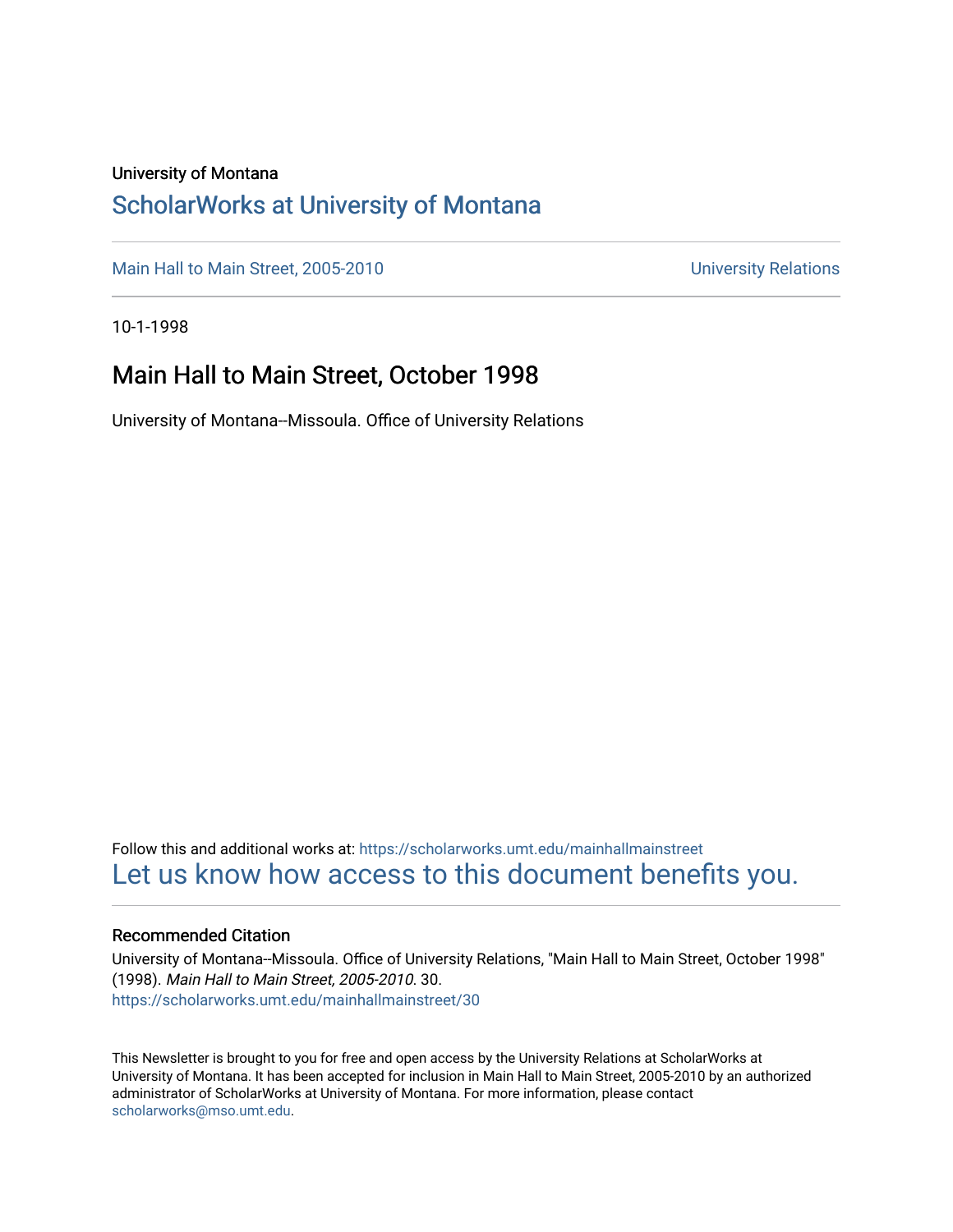5 376,*18(o*  $v.44$  no.6





Vol. 4, No. 6 Connecting Campus and Community October 1998



**Glazed popcorn in UM spirit colors and an array ofsauces are among the new Grizzly Edibles snack line now on store shelves.**

### Griz grub satisfies bear of an appetite

FIGUE BLUE BLUE<br>
Trizzly fans quenched the thirst with bottles of L<br>
The spring water in record<br>
sity fifth in sales among colleges rizzly fans quenched their thirst with bottles of UM spring water in record numbers last year, placing the Univernationwide. Now a line of Grizzly snack foods has hit Montana grocery store shelves just in time for football-season tailgating.

The University has added more flavor to its logo products in the form of marinara sauce, bear-shaped pasta, salsa, bean dip, con queso and tortilla chips in UM spirit colors. The products carry the Montana Grizzlies label and sell at prices ranging from \$2.49 to \$3.99.

"Grizzly Edibles," as the new products are called, can be purchased at Missoula stores, including Albertson's, Bi-Lo Foods, Hennessy's, Rosauer's, Osco Drug, Wai-Mart and The Bookstore at UM.

The new Griz grub also can be found in stores in the Bitterroot and Flathead valleys, said Bob Frazier, executive assistant to UM President George Dennison and the man behind the new product push.

Based on successful logo sales, UM was selected to join Alabama, Auburn, Georgia, Georgia Tech, Michigan, Penn State and Tennessee in introducing

these tasty edibles, which are provided by Collegiate Cuisine.

UM ranks 40th in overall logo sales among the 175 universities nationwide that are represented by the Atlantabased Collegiate Licensing Co. Marked increases in sales came on the heels of the Grizzly football team's I-AA National Championship title in 1995 and when UM returned to the tradition of using the original spirit colors of maroon and silver in 1996, according to Brian White, university service representative for Collegiate Licencing Co.

This university has some of the most incredible support I've seen," White told members of the UM President's Advisory Council during its mid-September meeting on campus.

UM will tap into another new market in 1999 when Mattel introduces its line of "Collegiate Barbie" collector dolls, including one outfitted as a Grizzly cheerleader. UM is the only Division 1- AA school among 29 Division I-A schools launching the collector Barbie. The UM doll will sell nationwide as part of a collection that includes Florida State, Michigan, Florida and Tennessee.

Also expected in early 1999 is a miniature Monte the Bear version of a bean-filled plush toy.

### Dennison wins leadership award

**UNIVERSITY OF MONTANA**

OCT 15 <sup>1998</sup>

President George M. Dennison's leadership and vision at The University of Montana have captured the attention of peer institutions across the Northwest.

Dennison will receive the prestigious 1999 Council for Advancement and Support of Education District VIII Leadership Award during the organization's annual conference Feb. 22 in Portland, Ore. This CASE award was started in 1993 to recognize an education leader for outstanding efforts to promote the understanding and support of education within its member institutions of colleges, universities and schools.

The award reflects Dennison's leadership, support of and participation in institutional advancement, and recognition and respect by his peers for his accomplishments, said Cassie S. McVeety, CASE VIII board of directors chair.

Criteria for the award include a leader's ability to create a vision for an institution, establish a positive image for the institution, effectively lead an institution through turbulent or austere times, and increase its stature in and service to the community.

Linder Dennison's leadership, funded research at UM has increased each year from \$7 million when he arrived in 1990, to more than \$26 million in 1997- 98. He has spearheaded the most ambitious construction phase in the institution's history and led the most successful Capital Campaign in the history of higher education in Montana, raising more than \$71 million for UM.

CASE District VIII is comprised of professionals in fund-raising, alumni associations, communications, government relations and student recruiting services at educational institutions in Montana, Idaho, Washington, Oregon, Alaska and four Canadian provinces.

Past award recipients include Samuel Smith, president of Washington State University, and John Byrne, president of Oregon State University.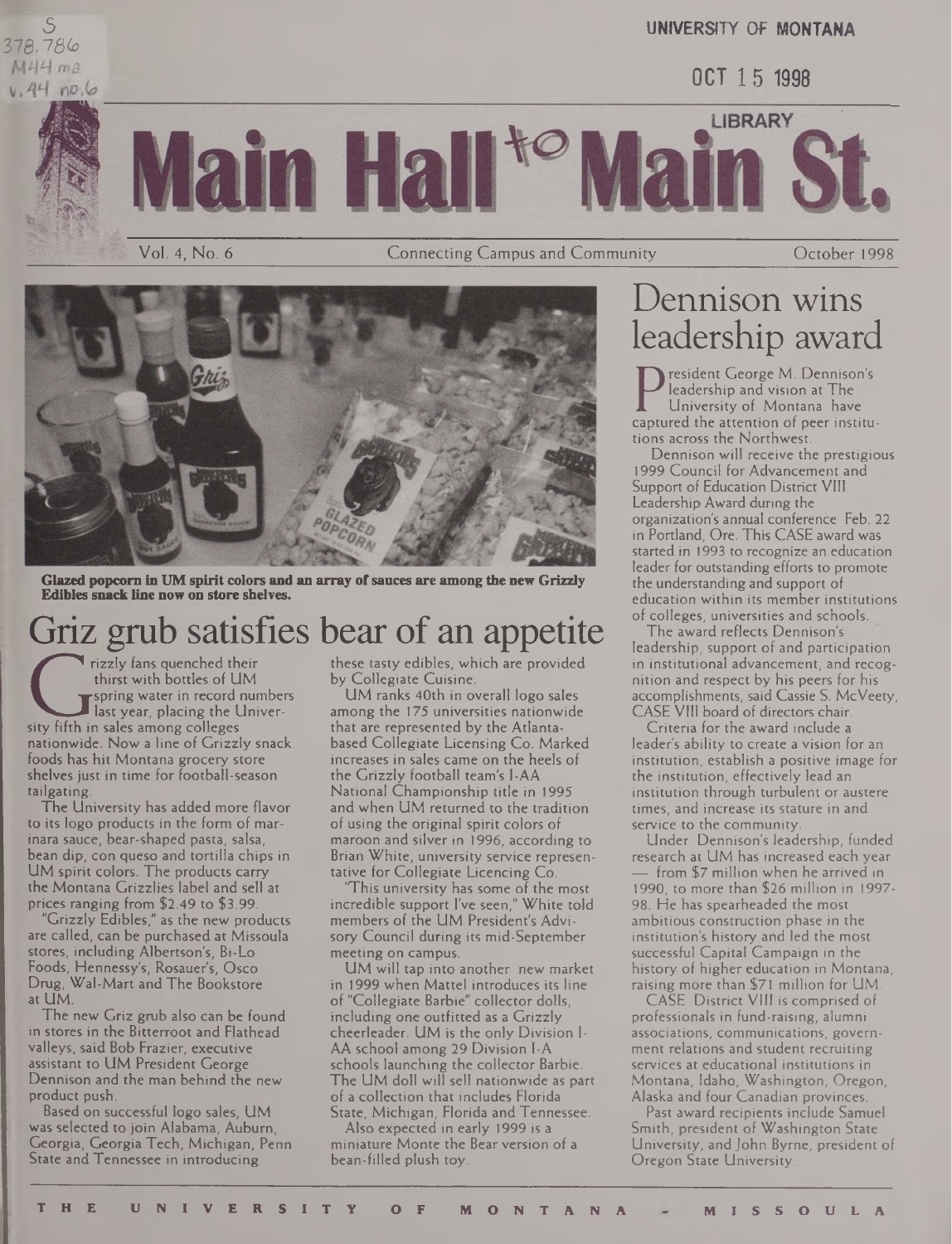# Making Money:

### Business school wins D.A. Davidsons intercollegiate investment contest

Finally that business students get to play with \$50,000 in c<br>
The money comes from the D.A. Davidson Student Invest-<br>
The money comes from the D.A. Davidson Student Investinance 495 at UM is one unique class, since it's not every day that business students get to play with \$50,000 in cold hard cash, investing the money where they will. ment Fund. D.A. Davidson & Co., an investment firm headquartered in Great Falls with *26* branch offices in the Northwest, offers the fund to select institutions, giving business students an opportunity to apply real money and modern financial theory to investment decisions and actual market transactions.

During the past year UM competed against eight other universities in the Northwest to see whose business students could squeeze the most profit from \$50,000. UM came out well ahead of the pack with a 12.49 percent increase in its portfolio, and due to the rather bearish turn the market has taken of late, it was the only university to post a positive gain. UM's closest competitor lost 6.9 percent, and the last-place institution was down 31 percent.

The mentor for the 15 students in UM's Finance 495 was Philip Perszyk, an adjunct faculty member for the School of Business Administration and a financial consultant for D.A. Davidson of Missoula. Perszyk said the universities participating in the contest get to keep half of any profits earned beyond 5 percent, and this year he was able to present a check for \$1,855 to the UM business school.

Its pretty gratifying to finish at a 12.49 percent increase considering the market we are in," Perszyk said. "I've been teaching the class for seven or eight years, and this is the first time we've seen losses like this. Seven of the eight participating schools lost money, and D.A. Davidson assumes those losses."

The investment fund program was started in 1985. Over the years the number of participating institutions has swelled to include UM, MSU, the University of Idaho, Boise State University, Washington State University, Carroll College, MSU-Billings and Gonzaga University. Brigham Young University will join the program next year.

Perszyk said Finance 495 is a three-credit fall semester class for seniors. After Sept. <sup>1</sup> the students may begin altering their starting portfolio of \$50,000. The program allows students to invest in bonds, but Perszyk limits his classes to buying stocks.

Last year's class actually involved much more than "playing" with money. Students wrote three major papers, and Perszyk said some students get scared off by the amount of work



**Philip L. Perszyk (center), associate vice prerident/finanrial consultantfor DA. Davidson ofMissoula, presents business school Dean Larry Gianchetta (left) and accounting/finance chair Bruce Budge with a check for \$1,855.**

involved. He also brought in numerous guest lecturers — such as a bond trader and the finance manager for the city of Missoula.

Then I set students to work examining the existing portfolio," he said. "By mid-semester they give an oral presentation on which stocks they would sell, which they would keep and then tell why. Then we vote democratically to sell portions of or all of the portfolio. I've found students are very serious in this decision making. <sup>1</sup> have veto power, but I've never had to use it. Our final business decisions are made in December."

Perszyk said students are inclined toward aggressive investments at first, but then they become more conservative as the semester progresses, learning that safer, long-term investment strategies usually pay larger dividends in the end.

An associate vice president for D.A. Davidson, Perszyk committed about 120 hours a semester to teaching Finance 495. UM will be losing a good deal this semester, since Perszyk has decided to take a year off from teaching the class, and he normally returns his salary to the University. However, the University welcomes Tim Kato, Perszyk's fellow D.A. Davidson financial consultant, who is teaching the class this semester. *—Cary Shimek, University Relations*

### Mansfield Conference examines living and dying well

Tibetan Buddhist monk and psychologist, a Harvard professor of medical anthropology, and a physician Lwho edited the nation's first textbook on complementary and alternative medicine will be featured Oct. 16-20 at the <sup>1</sup>4th Annual Mansfield Conference.

The conference, titled 'The Healing Arts in American and Asian Cultures: A Conference on Living and DyingWell,"will be held on the UM campus and in surrounding venues. It will examine integrative medicine — a health-care approach that seeks to join traditional and alternative styles of healing—and look at ways to bridge Asian and American traditions in the pursuit of living and dying well.

The event will include a Korean music and dance performance, panel discussions, film and art exhibitions, workshops, and a health information fair. Phil West, director of the Maureen and Mike Mansfield Center, said the conference will bring together medical experts, complementary and longterm health-care providers, and artists in an effort to foster discussion throughout the western Montana community.

Conference highlights will include:

• "Dying Healthy: Lessons Learned From the East andWest" by Marjorie Kagawa-Singer, who researches and writes extensivelyabout the interplay amongcancer, nursingandethnicity. She will speak Oct. 16 at 7:30 p.m. in Christ the King Church, 1400 Gerald Ave.

**• 'The Integration of Western Psychotherapy With Tibetan** BuddhistConceptsinWorkingWithDyingPeople"byLobsang Rapgay, who authored "The Tibetan Book of Healing." He will speak Oct. 17 at 7:30 p.m. in Christ the King Church.

• A performance of Korean music and dance, including the traditional mask dance and p'ansori storytelling art, Oct. 20 at 7:30 p.m. in the University Theatre.

The Mansfield Centeris co-sponsoring the conference with The Missoula Demonstration Project. The conference is designed for public and professional audiences; and all events are free. A full conference schedule is available on the Mansfield CenterWeb site at <http://www.umt.edu/mansfield> or by calling (406) 243-2988.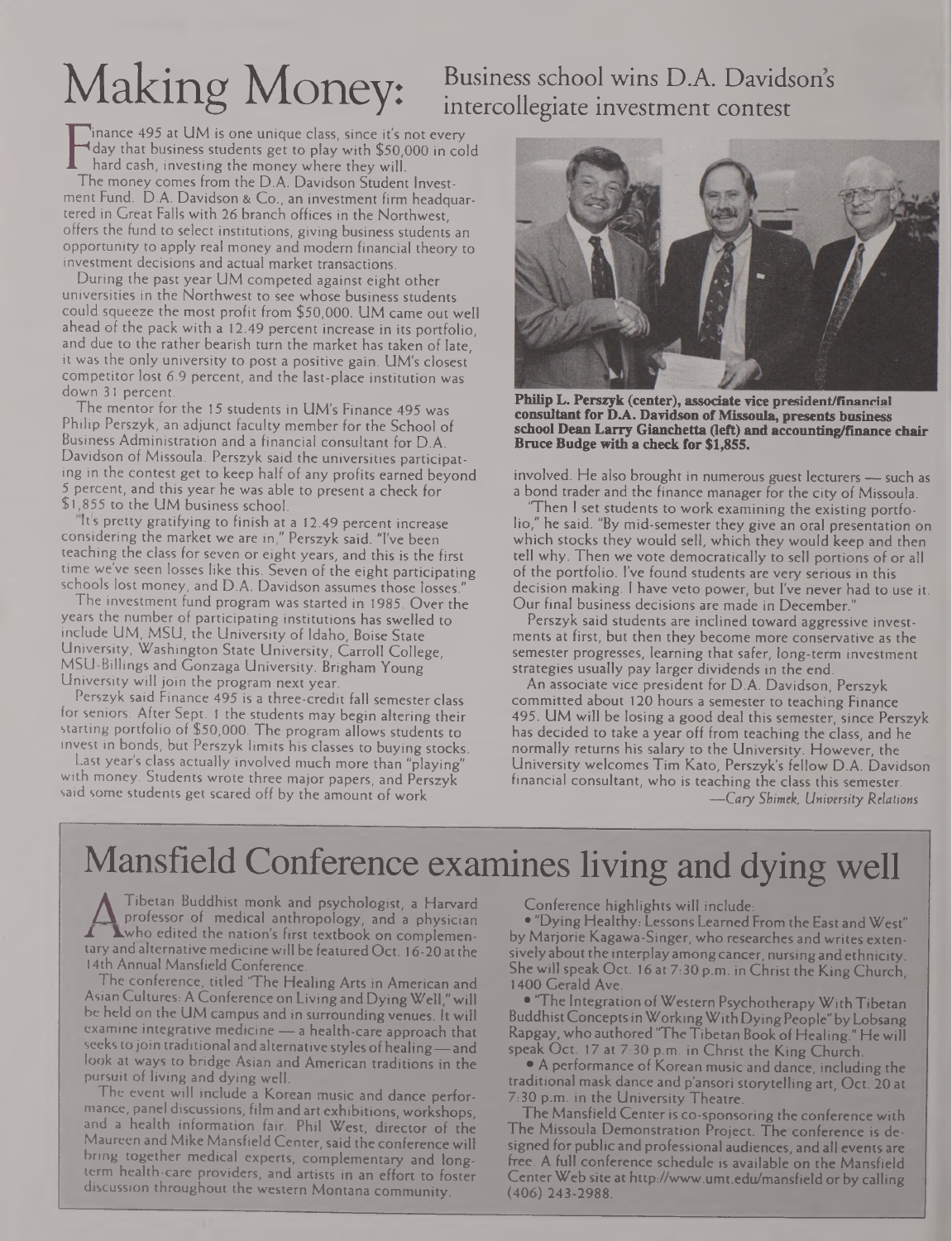

**UM Thankful—**Community Days has been revived by UM as a way of thanking alumni and friends outside Missoula for their support of campus and its programs. Fans are honored first at a reception in their communities, then during a home football game at Washington-Grizzly Stadium. Special tribute is paid to individuals who are recognized with UM's Community Service Award. Those honored with the award to date are Bill and Ann Ruegamer of Billings, lan and Nancy Davidson of Great Falls, and George Ostrom of Kalispell. More Community Service Awards will be presented this fall to other UM boosters.

**Paddler's Paradise—**UM enjoys <sup>a</sup> long-standing national reputation for its strong academic programs and affordable tuition. More recently it has been known for its national championship football team. Now the University is known for having prime paddling close at hand. Paddler — an international canoeing, kayaking and rafting magazine christened UM one of "the nation's best paddling colleges" in its September/ October 1998 issue. The magazine highlighted the many close waterways for student paddlers, UM Outdoor Recreation's floatable fleet, and campus lectures about river safety.

**Before Voters—**Renewal of the sixmill levy is one of the most critical challenges facing the Montana University System in the coming year, President George Dennison said in his annual State of the University Address Aug. 28. The levy, which will appear on the November general election ballot, provides about \$140 million to the system over 10 years, with roughly half that amount coming to UM. Passage of Referendum 113 would renew the tax, but not increase it. The levy costs the owner of a \$100,000 home about \$23 per year.

**Representing Higher Ed—**Pat Williams, a senior fellow at UM's Center for the Rocky Mountain West and former U.S. representative for Montana, has been named to the Association of Governing Boards of Universities and Colleges. The association, headquartered in Washington, D.C., serves as a continuing education resource for higher education administrators by providing workshops, publications, consulting and other services.

**Top Bear—**The new body in the "Monte the Grizzly Bear" costume showed some real bear flair at a recent regional cheerleading and mascot camp in Washington: He walked away with first place in overall performance. He also placed first in skits and brought home the leadership award, which is voted on by all of the mascots at the camp.

The new Monte, who must remain anonymous according to mascot etiquette, replaces Scott Stiegler, who graduated last May after going incognito for five years.

**Griz Central—**UM graduates will never know the hassles and long lines those who came before them had to endure during registration, thanks to the premiere this fall of Griz Central. The new service brings together

under one roof most of the said Registrar Phil Bain.

Housed on the newly renovated second floor of the Lodge, the center allows students to register for classes, deal with financial aid, pick up a Griz Card, and pay residence hall, dining and parking fees.

**Stay Connected—**UM-Missoula began the academic year with a new Web home page that features graphics and an expanded menu. Check daily for information on academic events, campus lectures and concerts, Grizzly sports and other items of interest to the community. UM's Web site is <http://www.umt.edu>.

**Family Weekend—**Family and friends of UM students are invited to campus Friday through Sunday, Oct. 16- 18, for Family Weekend. Open houses, receptions, meals and a Grizzly football match against the Northern Arizona Lumberjacks are planned for visiting relatives. For more information, call Bridgit Sommer, UM community relations and outreach coordinator, at 243-2488.

**Export Assistance—**The U.S. Department of Commerce has opened its first-ever Export Assistance Center in Montana, and it's located at UM in the Montana World Trade Center. Staffed

by Mark Peters, a representative of the Commerce Department's Commercial Service, the EAC will support international expansion efforts of Montana companies and offer export counseling and trade finance services.

Previously, Montanans had to travel to Boise, Idaho, for the nearest access to Commerce Department information or wait for a commerce representative to swing through the state once a year.

**Fine Dining—**Visitors to special events on campus can attest to what the National Association of College and University Food Services proclaimed in July-. UM's Dining Services is tops. Dining Services won the grand prize in the Catering Special Event category at the NACUFS conference. The award recognized the services' catering performance for the Region VIII NACUFS conference held on campus in spring 1997.

UM also received a second-place award for a residence halls dining experience that featured American Indian foods, spirituality and culture.

**New Face—**An Alabama university administrator has taken the helm of the UM Foundation. Fred Brooke Lee, former vice president for university advancement at the University of Alabama at Birmingham, began his duties in September. He brings 19 years of experience in fund raising for higher education.

Lee replaces Larry Morlan, who resigned from the post May <sup>1</sup> and recently accepted a position at Illinois State University. Sharen Peters, the foundation's associate executive director, served as interim executive director.

**Another New Face—**V. Scott Cole, former chief planning officer at Arizona State University, was hired during the summer to replace Jim Todd as UM's vice president for administration and finance. While at ASU, Cole developed a \$234 million five-year capital improvement plan for the state's university system campuses.

Associate Vice President Rosi Keller filled in until Cole's arrival in mid-August. Meanwhile Todd, who retired July 1, is not forgotten. The new continuing education and printing services building on the east side of campus has been renamed the James E. Todd Building in his honor.